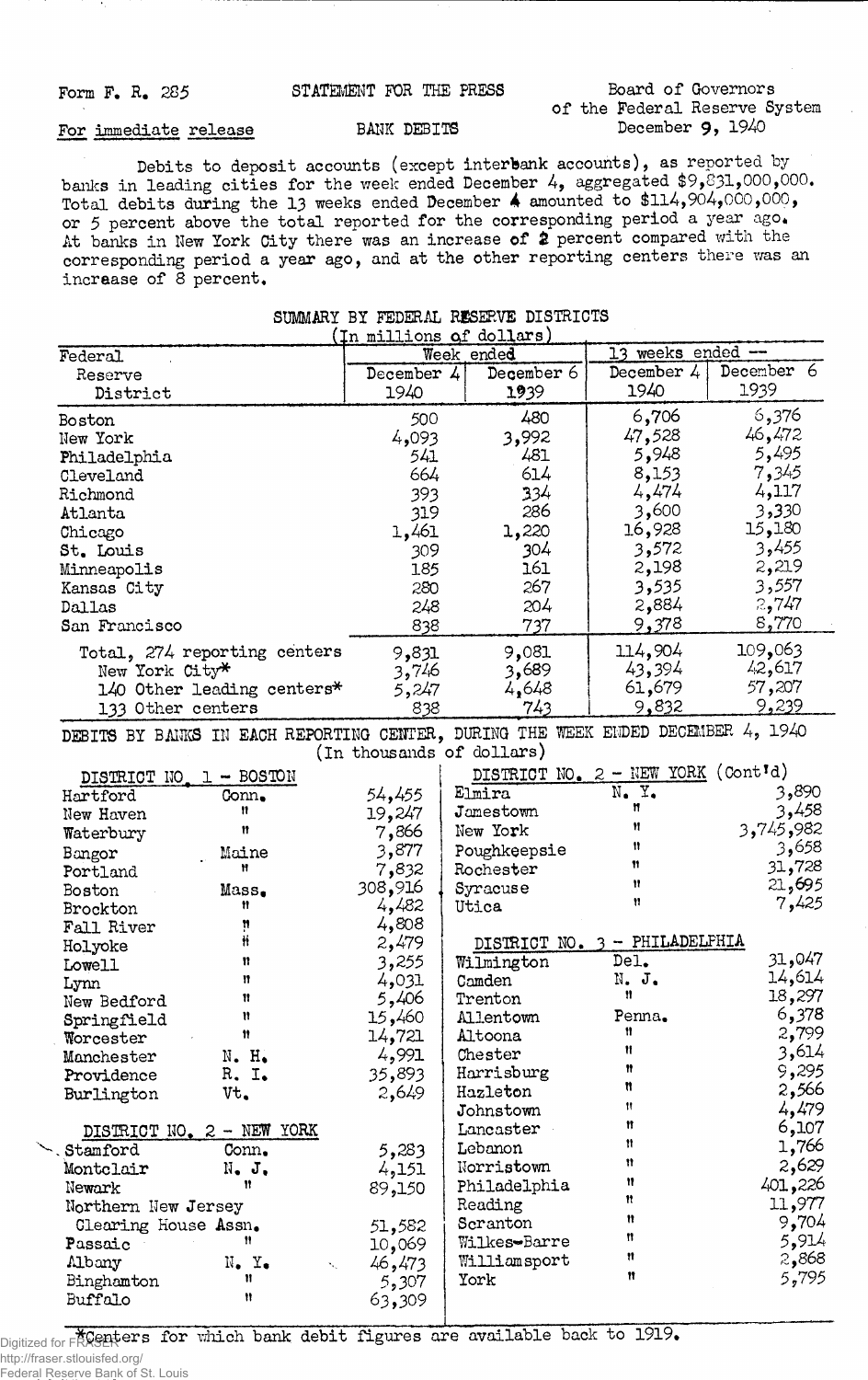**Form F. R. 285-a**

**DEBITS BY BANKS IN EACH REPORTING CENTER, BURING THE WEEK ENDED DECEMBER 4,1940 (in thousands of dollars)**

| DISTRICT NO. $4 - CLEVEL$ AND |                             |                 | DISTRICT NO. 6 - ATLANTA (Contid) |                          |                |  |
|-------------------------------|-----------------------------|-----------------|-----------------------------------|--------------------------|----------------|--|
| Lexington                     | $Ky_{\bullet}$              | 4,798           | Albany                            | Ga.                      | 1,564          |  |
| Akron                         | Ohio                        | 21,464          | Atlanta                           | Ħ                        | 63,309         |  |
| Canton                        | Ħ                           | 10,872          | Augusta                           | Ħ                        | 5,294          |  |
| Cincinnati                    | Ħ                           | 95,288          | Brunswick                         | Ħ                        | 696            |  |
| Cleveland                     | n                           | 1.74,925        | Columbus                          | Ħ                        | 5,063          |  |
| Columbus                      | Ħ                           | 56,466          | Elberton                          | Ħ                        | 367.           |  |
| Dayton                        | Ħ                           | 19,755          | Macon                             | 11                       | 4,404          |  |
| Hamilton                      | Ħ                           | 3,532           | Newnan                            | Ħ                        | 733            |  |
| Lima                          | n                           | 3,494           | Savannah                          | Ħ                        | 8,368          |  |
| Lorain                        | Ħ                           | 1,387           | Valdosta                          | 11                       | 1,117          |  |
| Middletown                    | n                           | 906و3           | New Orleans                       | La.                      | 61,758         |  |
| Springfield                   | n                           | 5,008           | Hattiesburg                       | Miss.                    | 3,510          |  |
| Steubenville                  | Ħ                           | 2,740           | Jackson                           | n                        | 9,297          |  |
| Toledo                        | Ħ                           | 40,113          | Meridian                          | Ħ                        | 3,345          |  |
| Warren                        | Ħ                           | 3,254           | Vicksburg                         | 11                       | 3,370          |  |
| Youngstown                    | Ħ                           | 12,140          | Chattanooga                       | Tenn.                    | 11,044         |  |
| Zanesville                    | Ħ                           | 2,169           | Knoxville                         | Ħ                        | 8,168          |  |
| Butler                        | Pa.                         | 2,909           | Nashville                         | n                        | 23,796         |  |
| Erie                          | Ħ                           | 7,647           |                                   |                          |                |  |
| Franklin                      | Ħ                           | 752             |                                   | DISTRICT NO. 7 - CHICAGO |                |  |
| Greensburg                    | n                           | 1,609           | Aurora                            | III.                     | 2,991          |  |
| Homestead                     | Ħ                           | 828             | Bloomington                       | Ħ                        | 3,042          |  |
| Oil City                      | n                           | 2,503           | Champaign-Urbana                  | Ħ                        | 4,271          |  |
| Pittsburgh                    | Ħ                           | 178,626         | Chicago                           | Ħ                        | 788,583        |  |
| Wheeling                      | W. Va.                      | 7,659           | Danville                          | Ħ                        | 2,801          |  |
|                               |                             |                 | Decatur                           | Ħ                        | 5,677          |  |
|                               | DISTRICT NO. 5 - RICHMOND   |                 | Elgin                             | Ħ                        | 2,358          |  |
| Washington                    | $D_{\bullet}$ $C_{\bullet}$ | 79,166          | Moline                            | Ħ<br>n                   | 2,355          |  |
| Baltimore                     | Md.                         | 122,824         | Peoria                            | Ħ                        | 18,103         |  |
| Cumberland                    | Ħ<br>Ħ                      | 2,299           | Rockford                          | Ħ                        | 7,503          |  |
| Hagerstown                    |                             | 2,471           | Springfield                       |                          | 6,776          |  |
| Asheville                     | N. C.<br>n                  | 3,787           | Fort Wayne                        | Ind.<br>Ħ                | 8,761          |  |
| Charlotte<br>Durham           | n                           | 22,054          | Gary<br>Hammond                   | 11                       | 3,945          |  |
| Greensboro                    | Ħ                           | 7,515           | Indianapolis                      | n                        | 2,213          |  |
| Raleigh                       | Ħ                           | 5,521           | South Bend                        | 11.                      | 65,767         |  |
| Wilmington                    | Ħ                           | 11,402          | Terre Haute                       | $\mathbf{H}$             | 11,547         |  |
| Winston-Salem                 | $\mathbf{H}$                | 3,175<br>11,475 | Cedar Rapids                      | <b>Iowa</b>              | 6,721          |  |
| Charleston                    | S, C                        | 5,075           | Clinton                           | Ħ                        | 6,948<br>1,530 |  |
| Columbia                      | Ħ                           | 9,066           | Davenport                         | Ħ                        | 5,270          |  |
| Greenville                    | 11                          | 5,321           | Des Moines                        | Ħ                        | 23,645         |  |
| Spartanburg                   | Ħ                           | 3,004           | Dubuque                           | Ħ                        | 2,315          |  |
| Danville                      | $Va_{\bullet}$              | 2,648           | Mason City                        | Ħ                        | 2,301          |  |
| Lynchburg                     | n                           | 4,457           | Muscatine                         | Ħ                        | 795            |  |
| Newport News                  | n                           | 2,641           | Sioux City                        | 11                       | 9,374          |  |
| Norfolk                       | Ħ                           | 16,669          | Waterloo                          | Ħ                        | 4,588          |  |
| Portsmouth                    | Ħ                           | 1,750           | Adrian                            | Mich.                    | 1,148          |  |
| Richmond                      | 11                          | 43,734          | Battle Creek                      | $^{\bullet}$             | 3,702          |  |
| Roanoke                       | Ħ                           | 8,458           | Bay City                          | Ħ                        | 3,050          |  |
| Charleston                    | W.<br>Va <sub>•</sub>       | 13,441          | Detroit                           | Ħ                        | 311,575        |  |
| Huntington                    | Ħ                           | 4,724           | Flint                             | n                        | 8,523          |  |
|                               |                             |                 | Grand Rapids                      | Ħ                        | 15,546         |  |
| DISTRICT NO. 6 - ATLANTA      |                             |                 | Jackson                           | Ħ                        | 4,077          |  |
| Birmingham                    | Ala.                        | 27,844          | Kalamazoo                         | 11                       | 6,924          |  |
| Dothan                        | n                           | 874             | Lansing                           | Ħ                        | 6,543          |  |
| Mobile                        | Ħ                           | 13,033          | Saginaw                           | $\mathbf{H}$             | 7,238          |  |
| Montgomery                    | Ħ                           | 6,725           | Green Bay                         | Wis.                     | 3,699          |  |
| Jacksonville                  | FA.                         | 29,016          | Manitowoc                         | 11                       | 1,728          |  |
| Miami                         | Ħ                           | 14,910          | Milwaukee                         | Ħ                        | 79,773         |  |
| Pensacola                     | 11                          | 2,649           | Oshkosh                           | Ħ                        | 2,427          |  |
| Tampa                         | 11                          | 8,280           | Sheboygan                         | Ħ                        | 5,035          |  |

Digitized for FRASER http://fraser.stlouisfed.org/ Federal Reserve Bank of St. Louis